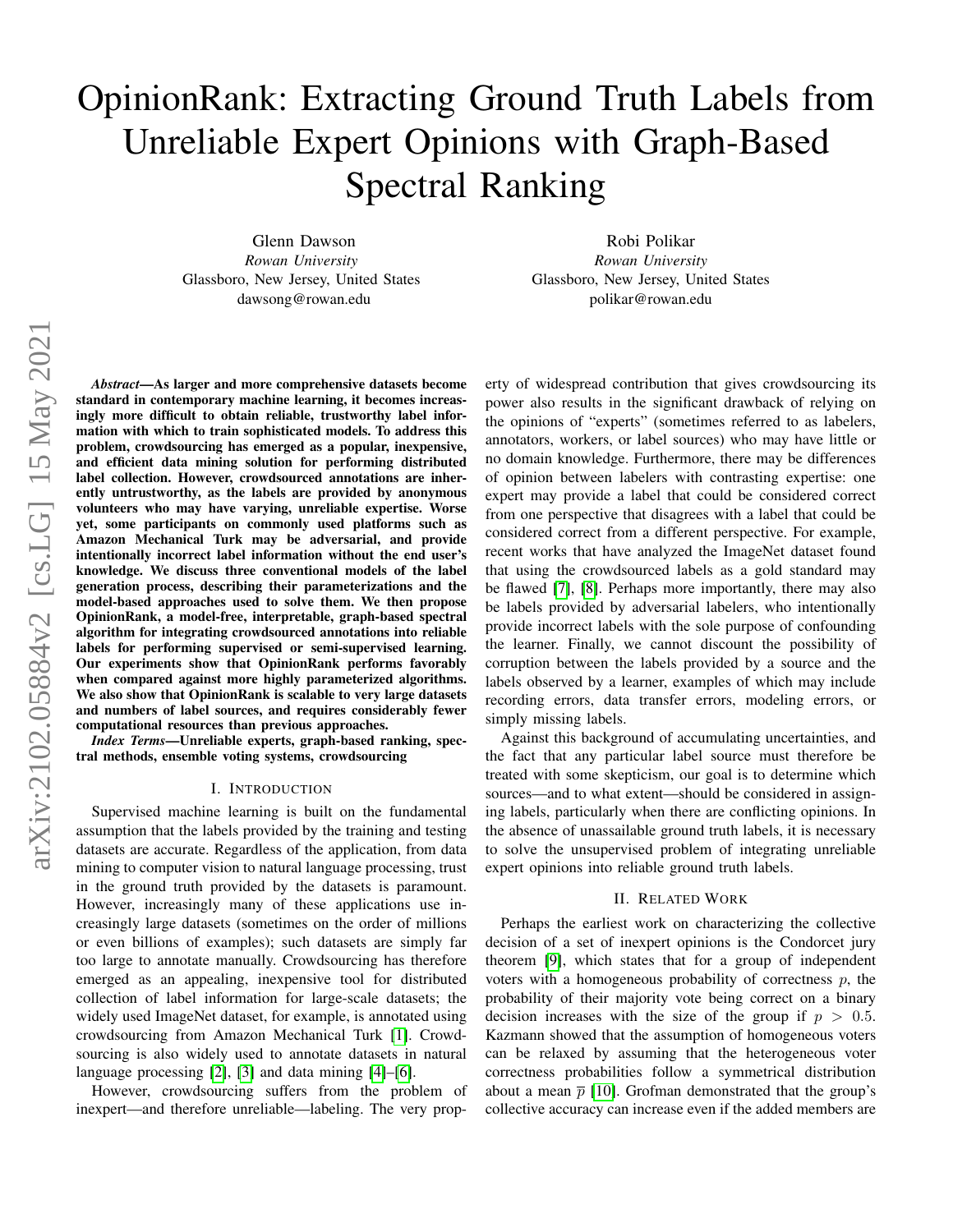less competent than the group's previous average [\[11\]](#page-7-9). Owen, Grofman, and Feld removed the distribution restrictions, generalizing the theorem to depend only on  $\bar{p} > 0.5$  [\[12\]](#page-7-10). List and Goodin extended this result to problems with more than two classes, showing that for a  $k$ -class problem, the average voter reliability needs only to exceed  $1/k$  for the majority vote decision to be correct [\[13\]](#page-7-11).

Beyond simple majority vote analysis, and the associated large body of ensemble-based approaches, much research has gone into investigating crowdsourcing algorithms. Dawid and Skene proposed a model based on the well-known expectationmaximization (EM) algorithm, attempting to estimate each annotator's respective expertise as a confusion matrix [\[14\]](#page-7-12). From their application, a rich body of work has sprouted, with many improvements, alterations, and theoretical bounds on the performance of generative models based on the EM approach [\[2\]](#page-7-1), [\[15\]](#page-7-13)–[\[22\]](#page-7-14). Aside from EM-based approaches, Ghosh et al. [\[23\]](#page-7-15) and Dalvi et al. [\[24\]](#page-7-16) proposed sparse matrix algorithms based on singular value decomposition. Other approaches have investigated Bayesian inference [\[25\]](#page-7-17)–[\[28\]](#page-7-18), as well as spectral methods [\[29\]](#page-7-19), [\[30\]](#page-7-20). An intriguing line of investigation by Goldberger examined the problem of inexact labels [\[31\]](#page-7-21). More recently, the success of deep neural networks has prompted work on deep generative models [\[32\]](#page-7-22)–[\[34\]](#page-7-23). Regardless of the specific approach, nearly all work in this area attempts to model either the parameters of annotators' reliabilities, or the confusion matrices associated with each annotator.

Ranking algorithms are also commonly used in applications such as information retrieval, bioinformatics, and recommender systems. Most well-known is the PageRank algorithm, which utilizes the power iteration method to rank web pages based on how frequently other web pages link to them [\[35\]](#page-7-24). Similar graph-based methods are used in natural language processing for extractive document summarization by ranking sentence importance [\[36\]](#page-7-25), [\[37\]](#page-7-26). Other approaches include gradient-based techniques [\[38\]](#page-7-27), multi-criteria maxmargin algorithms [\[39\]](#page-7-28), and support vector methods [\[40\]](#page-7-29).

## <span id="page-1-0"></span>III. PARAMETERIZED MODELS FOR LABEL GENERATION

In this section, we review and discuss three models of learning from unreliable sources. The first two settings are well-established and widely cited, and can be considered to be canonical models. While more recent work has proposed some additions to these models, the fundamental idea of highly parameterized probabilistic dynamics is consistent across the literature. The third model adds a new layer of complexity to the label generating process that cannot be easily incorporated into the previous models, and so we give it special consideration. For consistency, we use the original authors' terminologies for label assigners (such as "labelers", "annotators", or "experts"); each of these terms is understood to refer to the same concept.

## <span id="page-1-1"></span>*A. Joint Modeling of Source Reliability and Instance Difficulty*

We first consider the setting proposed by Whitehill et al. [\[16\]](#page-7-30), who model the labeling process as not only a function of the *expertise* of the labeler, parameterized by  $\alpha \in (-\infty, \infty)$ , but also as the *difficulty* of labeling a data instance, parameterized by  $1/\beta \in [0,\infty)$ . When  $1/\beta = \infty$ , an instance is deemed very difficult to label for even the most expert labeler, whereas  $1/\beta = 0$  represents a trivial instance, so obvious that anyone would label it correctly irrespective of expertise. The range of values for  $\alpha$  describes expertise from "perfectly wrong" (when  $\alpha = -\infty$ ) to "perfectly accurate" (when  $\alpha = \infty$ ), with  $\alpha = 0$  representing random guessing. The probability of the label  $L_{ij}$ —assigned by labeler j on instance i—being the correct label  $Z_i \in [0,1]$  is then modeled as

$$
\Pr(L_{ij} = Z_i | \alpha_j, \beta_i) = \frac{1}{1 + e^{-\alpha_j \beta_i}}.
$$

The model allows the log odds for the label being correct to be expressed as

$$
\log \frac{\Pr(L_{ij} = Z_i)}{1 - \Pr(L_{ij} = Z_i)} = \alpha_j \beta_i.
$$

From this formulation, the authors develop an EM-based algorithm called GLAD (Generative model of Labels, Abilities, and Difficulties), which—under the assumptions of the labeling model—is able to recover Z,  $\alpha$ , and  $\beta$  for all data and labelers.

To our knowledge, Whitehill et al. were the first to extend the work of Dawid and Skene (who assumed that labels were generated only by parameters over the labelers' expertise [\[14\]](#page-7-12)) such that the generative model also included parameters for the difficulty of assigning the correct label. While adding a small amount of complexity, Whitehill et al. sought to keep their model as simple as possible, assigning only a single hidden parameter for each instance and labeler.

#### <span id="page-1-2"></span>*B. Multidimensional Parameterization of Label Generation*

Welinder et al. considered the annotation process to be a high-dimensional system, with both instance difficulty and annotator ability being governed by many parameters [\[28\]](#page-7-18). For their formulation, the authors suggest that the dynamics can be described as a Gaussian mixture model. For each instance i, with ground truth label  $z_i \in [0,1]$ , the presentation  $x_i$  of instance to annotator  $j$  is modeled by

$$
x_i \sim \mathcal{N}(\mu_z, \theta_z^2)
$$

$$
\mu_z = \begin{cases} -1 & \text{if } z_i = 0 \\ 1 & \text{if } z_i = 1 \end{cases},
$$

where  $\theta_z$  is a parameter describing the variability in the difficulty of correctly labeling instance  $i$ . Annotator  $j$  sees a version of instance i modeled as  $y_{ij} = x_i + n_{ij}$ , where  $n_{ij}$  is the annotator- and instance-specific "noise", such as differences in annotator attention, acuity, direction of gaze, etc. The noise statistics vary from annotator to annotator, and are modeled as a parameter  $\sigma_i$ . The authors assume Gaussian noise, i.e.  $y_{ij} \sim \mathcal{N}(x_i, \sigma_j^2)$ . The annotator-assigned label  $L_{ij}$ is then chosen deterministically as  $L_{ij} = \mathbb{I}(\langle \hat{w}_j, y_{ij} \rangle \geq \hat{\tau}_j)$ , where  $\mathbb{I}(\cdot)$  is the indicator function and  $\hat{w}_i$  is a weighting vector that encodes each annotator's expertise. The authors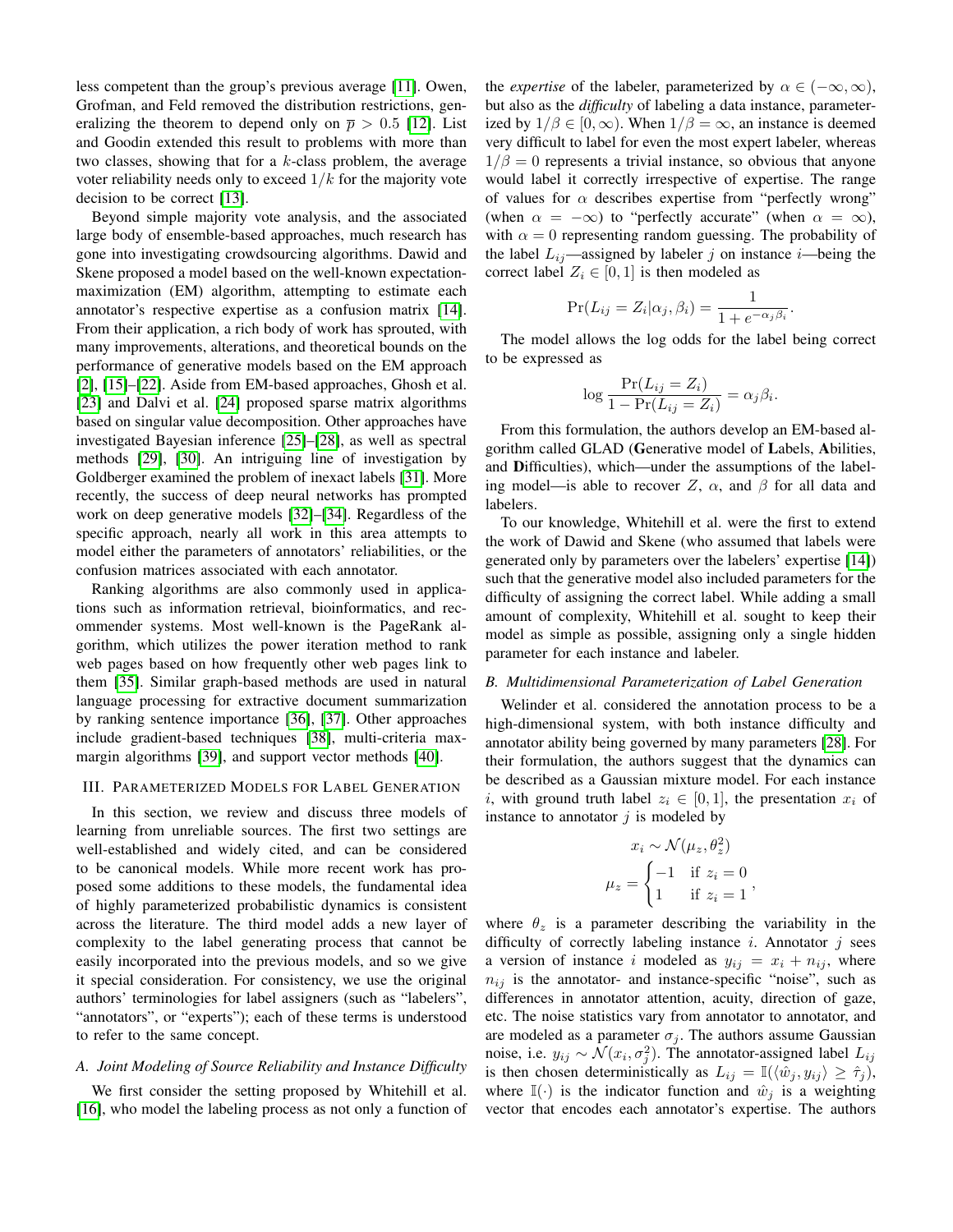draw the decision threshold according to  $\tau_j$  following a zeromean Gaussian, and sample the noise parameter  $\sigma_i$  from a gamma distribution.

The authors then apply Bayesian maximum a posteriori (MAP) estimation to maximize the posterior on the parameters. They solve this optimization using gradient ascent by alternating between fixing x and optimizing over  $(w, \tau)$ , and fixing  $(w, \tau)$  and optimizing x, assuming Gaussian priors on  $w_j$  and  $\tau_j$ , respectively.

The generative model proposed by Welinder et al. is highly parameterized and considerably more complex than the model suggested by Whitehill et al. Later models build on this idea, such as that of Atarashi et al., adding even more parameterization in the form of latent variables [\[33\]](#page-7-31). Latent variable models are intractable for EM algorithms; more recent authors have turned to deep neural networks for approximating these more complex environments [\[32\]](#page-7-22)–[\[34\]](#page-7-23). Each of these models, however, shares lineage with the work of Welinder et al., and the general *class* of multidimensional label generation dynamics is well-represented by their work.

#### <span id="page-2-0"></span>*C. "Soft" Observations of Expert Opinions*

Goldberger introduced the notion of soft opinions, where categorical label assignment of expert  $j$  on data instance  $i$ (with true label  $z_i$ ) is not a one-hot encoding, but rather a probability distribution [\[31\]](#page-7-21). He simplified the initial annotation process compared to the previous models, assuming only that the expert's initial opinion is assigned following

$$
\Pr(y_{ij}|z_i=a; p_j) = \left\{\begin{matrix}p_j, & \text{if } y_{ij}=a\\ \frac{1-p_j}{|A|-1}, & \text{if } y_{ij}\neq a\end{matrix}\right\}, \quad \forall a \in A,
$$

where  $p_j$  is the expert's probability of providing the correct label, and A is the set of possible labels. Goldberger assumed that each source has an identical reliability across all classes, and that an incorrect label is assigned following a uniform distribution across the incorrect classes.

Goldberger's most notable contribution is that he extends the uncertainty in observed labels beyond that of the expert's label generation model. He assumes that the *observed* version of the expert opinion,  $q_{ij}$ , is not an indicator, but rather a probability distribution over all visible labels:

$$
q_{ij}(b) = \Pr(y_{ij} = b), \forall b \in A.
$$

In this way, Goldberger accounts for a layer of obfuscation between the labels as provided by the experts and the labels as seen by the observer. This consideration is intriguing, and adds an important contribution that is missing from the previous models, extending the assumption of unreliability from simply the *generation* of labels to the *observation* of the labels. Goldberger handles this obfuscation by developing an extended EM algorithm.

## IV. OPINIONRANK: SPECTRAL RANKING WITH CORROBORATION GRAPHS

Previous approaches using expectation-maximization have been shown to be highly effective for estimating labelgenerating dynamics, under the assumption that these dynamics follow the specific parameterizations of the model. However, EM approaches depend highly upon the correct parameterization of the system, and can fail in alternative environments. Similarly, deep generative models have achieved remarkable results in semi-supervised settings, but they too rely on correct parameterization, in addition to their lack of interpretability. Finally, both EM approaches and deep neural networks demand substantial computational requirements to converge to their estimates of the system dynamics.

To address these drawbacks, we propose OpinionRank, a spectral algorithm for expert ranking and weighted voting. Instead of attempting to estimate the *true* reliability parameters of each expert in the ensemble, we propose to estimate the *relative* reliability of each expert. Furthermore, we do so using a nonparameterized approach: given only the observed labels (of unknown reliability) provided by each expert, we compute our estimation of the experts' relative expertise by comparing the *frequency of agreement* between each pair of experts. An agreement between two experts can be interpreted as a soft "recommendation" between them: given that they have provided the same label for the same instance, it is reasonable to expect that one expert would recommend the other at least some of the time. Under the Condorcet criterion that the average expertise of the ensemble of experts exceeds random guessing, this system of mutual recommendations builds a network of trust. We formulate the ensemble as a fully connected graph, with each expert functioning as a node. The edges of each node correspond to the number of times that each expert  $i$  agrees with (recommends) each other expert  $j$ (an expert always recommends itself).

We consider the probabilistic interpretation of the frequency of expert  $i$  recommending any other expert  $j$ . The edges leading outward from any expert i can be transformed into a probability distribution; we interpret the graph of interexpert agreements as a Markov chain. The edge probabilities of recommendation form a dense transition matrix, which we call a *corroboration* matrix. We guarantee that the corroboration matrix is ergodic and irreducible by selecting the softmax function to form the edge distributions. For stability, we scale the entire corroboration matrix by dividing by the total number of examples before applying the softmax operation.

The Perron-Frobenius theorem guarantees that the corroboration matrix—being real, square, and positive—will have a unique, positive eigenvector [\[41\]](#page-7-32). This dominant eigenvector represents the steady-state probabilities of the corroboration matrix, with its elements describing the long-run probabilities of choosing the opinion of any given expert after stochastically asking each expert to recommend other experts. We compute the dominant eigenvector  $v$  using the well-known power iteration method, raising the transformed corroboration matrix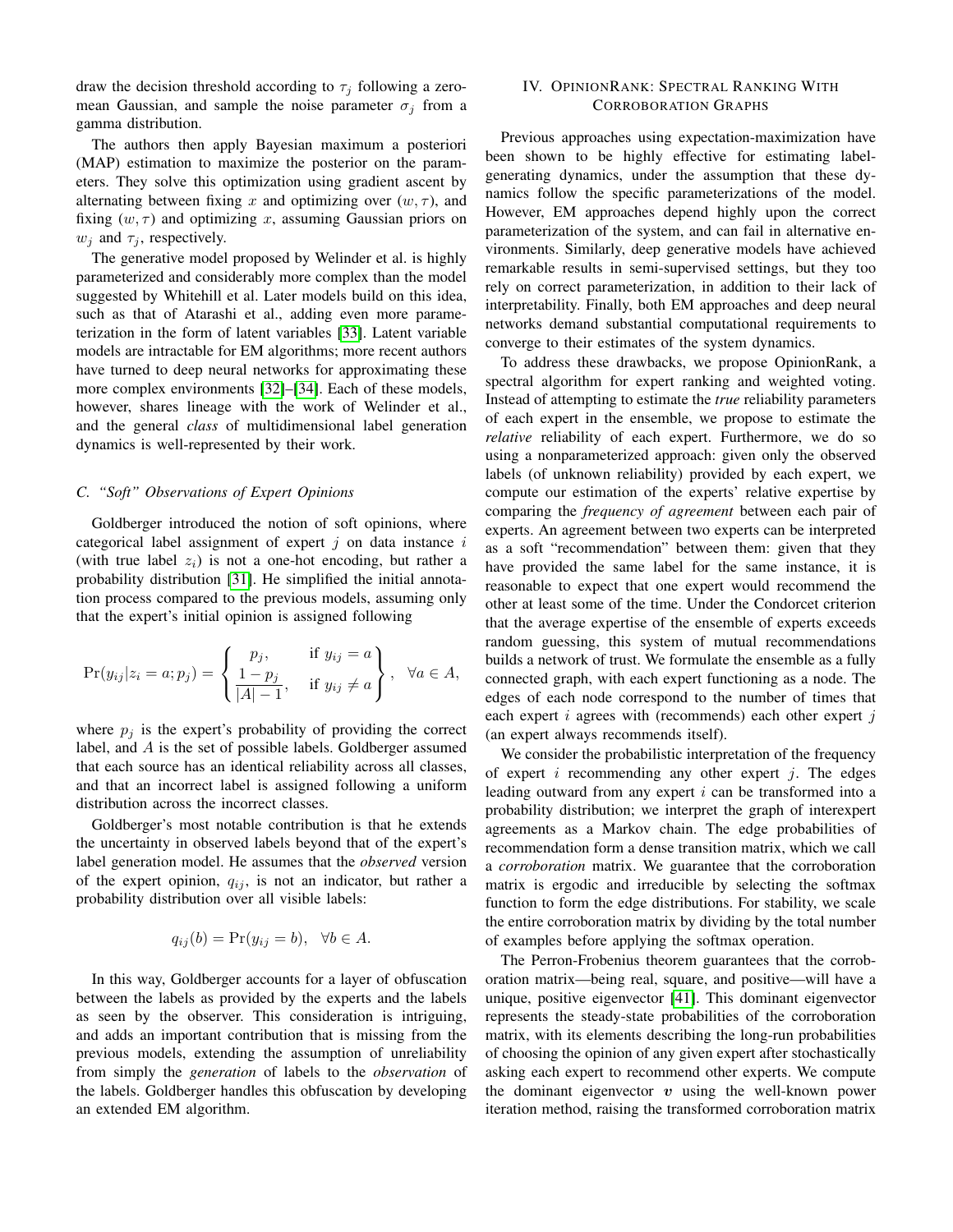

<span id="page-3-1"></span>Fig. 1. Block diagram of OpinionRank.

 $C$  to an arbitrarily high matrix power  $P$  and multiplying by an elementary vector e:

$$
\boldsymbol{v} = (\mathcal{C}^P)^{\intercal} \mathbf{e}.
$$

The use of the Perron-Frobenius eigenvector as a ranking tool is most often associated with the PageRank algorithm [\[35\]](#page-7-24), though its use in this application goes back even further [\[42\]](#page-7-33), [\[43\]](#page-7-34). Recent theoretical work has shown that under mild assumptions about the underlying properties of the objects being ranked, the spectral method of eigenvector ranking is equally optimal as maximum likelihood estimation approaches [\[44\]](#page-7-35). Here, we interpret the probabilities of the eigenvector as a scheme for weighting the votes of each expert. For each instance, we take the dot product between the binary vector of expert opinions on class membership and the relative reliability vector to produce a scalar value  $w \in [0, 1]$  representing the weighted ensemble opinion on the class membership of the example. Optionally, we can choose to treat the eigenvector as a strict ranking, and retain only the top- $N$  experts. We summarize OpinionRank in Algorithm [1;](#page-3-0) a visual diagram outlining the algorithm's flow is shown in Figure [1.](#page-3-1)

The OpinionRank algorithm is highly flexible, and is easily adaptable to any labeling paradigm. In the case of binary categorical labeling problems, OpinionRank can be applied directly. For multinomial and multilabel problems, the expertprovided class labels can be transformed into binary encodings (one-hot labels for the multinomial case), with OpinionRank being applied across each class. In these scenarios, Opinion-

<span id="page-3-0"></span>Algorithm 1 OpinionRank: A Model-Free, Graph-Based Spectral Method for Extracting Labels from Unreliable Expert Opinions

- **Input:**  $\mathcal{Y}$ , a set of k-class membership opinions on n total examples from s sources.
- **Input:**  $P$ , the number of matrix power iterations
- **Input:**  $N \in [1, s]$ , the number of sources to retain from the dominant eigenvector
- **Output:** W, a  $k \times n$  matrix of weighted class membership scores.
- 1: Initialize  $k \times n$  matrix of class scores,  $W$
- 2: for each class  $\ell = 1$  to k do
- 3: Obtain  $s \times n$  matrix of class- $\ell$  membership opinions,  $\mathcal{K} \leftarrow$  checkEqual( $\mathcal{Y}, \ell$ )
- 4: Initialize  $s \times s$  corroboration matrix  $\mathcal C$
- 5: **for** each source  $i = 1$  to s **do**
- 6: **for** each source  $j = 1$  to s **do**
- 7:  $\mathcal{C}_{ij} \leftarrow \sum \text{checkEqual}(\mathcal{K}_i, \mathcal{K}_j)$
- 8: end for
- 9:  $\mathcal{C}_i \leftarrow \text{softmax}(\mathcal{C}_i/n)$
- 10: end for
- 11: Obtain dominant eigenvector,  $v \leftarrow (\mathcal{C}^P)^\intercal e$
- 12: Obtain top-N eigenvector indices,  $I \leftarrow \text{argsort}(v, N)$
- 13: **for** all  $k \in \mathcal{K}$  **do**
- 14: Replace missing values,  $k \leftarrow 0.5$  if k is missing
- 15: end for
- 16:  $\mathcal{W}_{\ell} \leftarrow \mathcal{K}_{I}^{\mathsf{T}} \boldsymbol{v}_{I}$
- 17: end for
- 18: return  $W$

Rank estimates the class-conditional reliability ranking of each expert, on the observation that some experts may have more or less expertise with respect to some classes compared to others.

For binary problems, label predictions are obtained by thresholding the weighted class scores at 0.5. In the multilabel case, the same rule can be applied to each class independently to obtain binary label vectors for each instance. Multinomial decisions are made by choosing the class corresponding to the argmax of the class membership scores.

OpinionRank can also easily handle missing values, such as the case where some experts did not label every instance. We consider an expert that does not provide a label for a given instance to not be in agreement with any other expert, including itself, for that instance. A missing value therefore reduces the overall reliability of an expert, as there is less evidence that the expert is trustworthy. When performing inference, missing values are replaced with 0.5, so that they do not bias the final decision of the algorithm.

## V. EXPERIMENTAL DESIGN AND RESULTS

In order to objectively evaluate and compare our proposed algorithm, we reproduce, as faithfully as possible, experiments from each of the settings described in Section [III,](#page-1-0) and test the OpinionRank algorithm under the hand-crafted conditions for the models of the original authors. We also perform a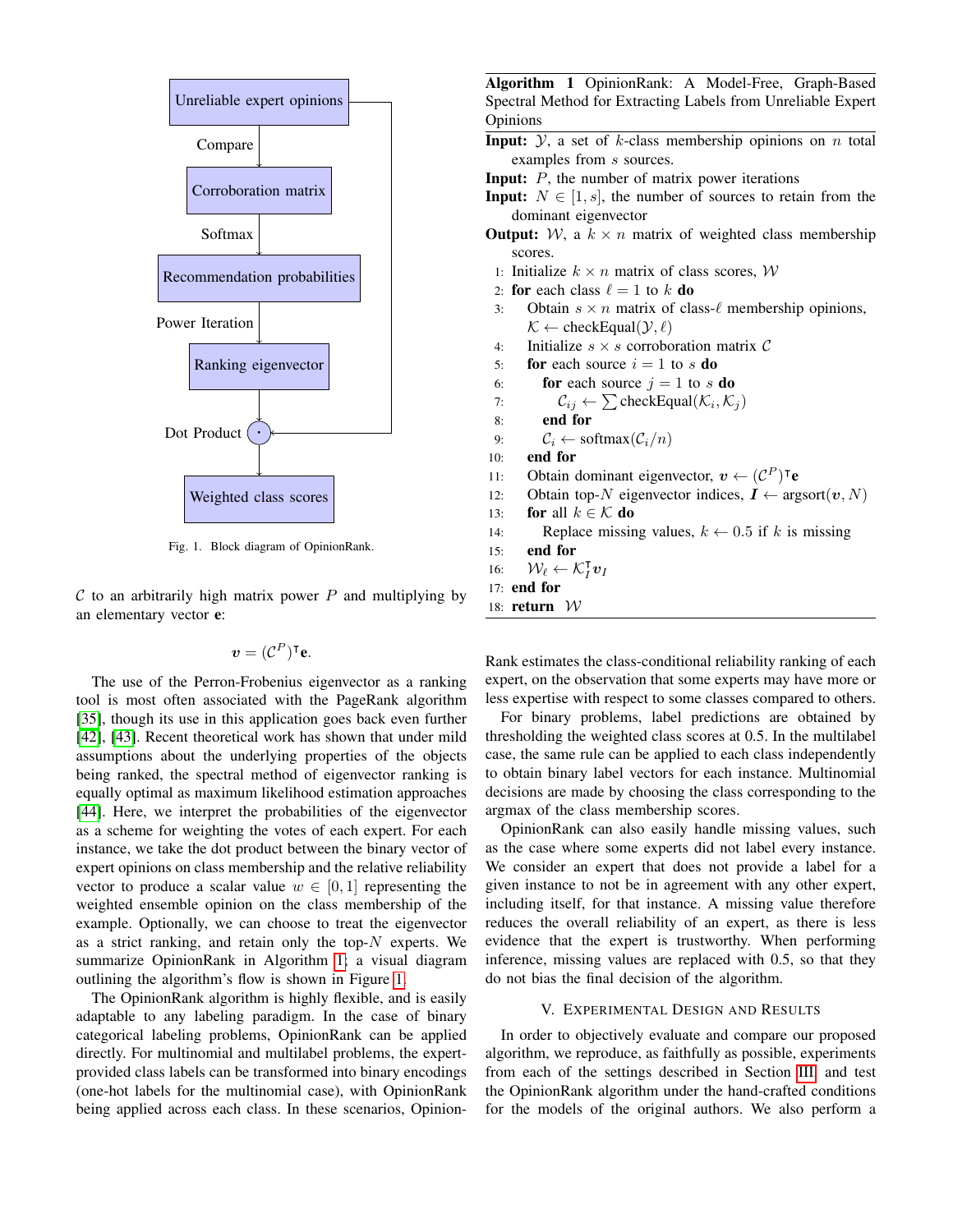

<span id="page-4-1"></span>Fig. 2. The accuracy of OpinionRank versus the GLAD model and simple majority voting for inferring underlying class labels on the binary labeling experiment (Section [V-A1\)](#page-4-0). Baseline results reproduced from Figure 2 in Whitehill et al. [\[16\]](#page-7-30).

wall clock runtime analysis of OpinionRank to demonstrate the algorithm's speed and computational efficiency.

## *A. Whose Vote Should Count More: Optimal Integration of Labels from Labelers of Unknown Expertise*

We implemented three experiments under the same conditions described in Whitehill et al. [\[16\]](#page-7-30). These experiments evaluate the OpinionRank algorithm's performance under the conditions of the authors' labeling model (as described in Section [III-A\)](#page-1-1), its ability to handle "difficult" images, and its stability under varying starting conditions.

<span id="page-4-0"></span>*1) Labeling Model:* The first experiment simulates the labeler accuracy as  $\alpha_i \sim \mathcal{N}(1, 1)$ , and the inverse-difficulty of labeling an image as  $\beta_i$  ∼ Lognormal(1, 1). The observed label of an instance  $i$  provided by labeler  $j$  is sampled according to the probability  $Pr(L_{ij} = Z_i | \alpha_j, \beta_i) = \frac{1}{1 + e^{-\alpha_j \beta_i}}$ . The algorithms are evaluated by the proportion of accurate class labels, with the amount of total data set to  $n = 200$ . Whitehill et al. reported the average of 40 experiments; we report the mean of 50,000 experiments (Figure [2\)](#page-4-1).

Both OpinionRank and GLAD considerably outperform majority voting, and converge to  $> 99\%$  accuracy as the number of labelers increases. Because the parameters of the experiment ensure that the average reliability of the pool of labelers is greater than 0.5, these results are expected (from the generalized Condorcet jury theorem). Notably, OpinionRank outperforms GLAD at lower numbers of labelers, suggesting that eigenvector-based reliability ranking is robust even for small pools of labelers.

<span id="page-4-2"></span>*2) Modeling Image Difficulty:* The second experiment considers a pool of 50 labelers, each labeling the same set of  $n = 1000$  instances, with half of the instances considered "easy" and the other half considered "hard". The labelers labeled the "easy" images correctly with 100% accuracy.

<span id="page-4-3"></span>TABLE I MEAN ERROR RATE FOR ESTIMATED LABELS WHEN MODELING IMAGE DIFFICULTY (SECTION [V-A2\)](#page-4-2). BASELINE RESULTS REPRODUCED FROM SECTION 4 OF WHITEHILL ET AL. [\[16\]](#page-7-30).

| Method             | Error   |
|--------------------|---------|
| Majority vote      | 11.2%   |
| Dawid & Skene      | $8.4\%$ |
| <b>GLAD</b>        | 4.5%    |
| <b>OpinionRank</b> | $0.0\%$ |

The labelers labeled the "hard" images correctly according to whether they were "good"  $(p_{correct} = .95)$  or "bad"  $(p_{correct} = .54)$ . The ratio of "good" to "bad" labelers is 25:1. The score is measured as the proportion of correctly estimated labels, reported as the error rate,  $error = 1 - accuracy$ . Whitehill et al. reported the average of 20 experiments; we report the mean of 50,000 experiments (Table [I\)](#page-4-3).

In the image difficulty modeling experiment, OpinionRank is able to recover the correct label in 100% of cases. This is due to the parameters of the experiment. The "easy" images, being labeled with 100% reliability, are heuristically irrelevant to the performance of the OpinionRank algorithm, as all voters will provide the same (correct) label. Therefore, regardless of the relative reliability eigenvector, the weighted sum will always be the correct label. The "hard" images, on the other hand, are also simple for OpinionRank, due to the labeling schema. With such a large majority of the labelers being "good", OpinionRank builds very strong recommendation relations between the "good" labelers, so the "bad" labelers are overruled when they are wrong (the 5% of the time that the "good" labelers are wrong is also easily ignored).

Whitehill et al.'s experiment was heavily biased toward "good" labelers (a reasonable scenario in the context of human annotators). We extended the experiment to smaller proportions of "good" to "bad" labelers; with 25, 40, and 50 (out of 50) labelers being "bad", we found error rates of 0%, 1%, and 14%, respectively. These results suggest that OpinionRank is robust even against labeler pools with a high density of unreliable labelers.

*3) Stability Under Various Starting Points:* The third experiment simulates the labeling of  $n = 2000$  instances by 20 labelers, with  $\alpha_i \sim U[0, 4]$  and  $\log(\beta_i) \sim U[0, 3]$ . Under the assumptions of the authors' generative model, these parameters represent a large variance in the difficultyexpertise spectrum, and so the experiment tests algorithmic stability across a broad range of starting conditions. The scores are reported as the mean and standard deviation of label accuracy scores. Whitehill et al. reported the mean and standard deviation over 50 experiments; we report the mean and standard deviation over 50,000 experiments.

Similarly to the second experiment, OpinionRank achieves a perfect score on the authors' stability test (compared to mean of 85.84% and standard deviation of 0.024% for GLAD). Because the test draws the labeler expertise from  $\alpha \sim U[0, 4]$ , all labelers have expertise greater than random guessing. With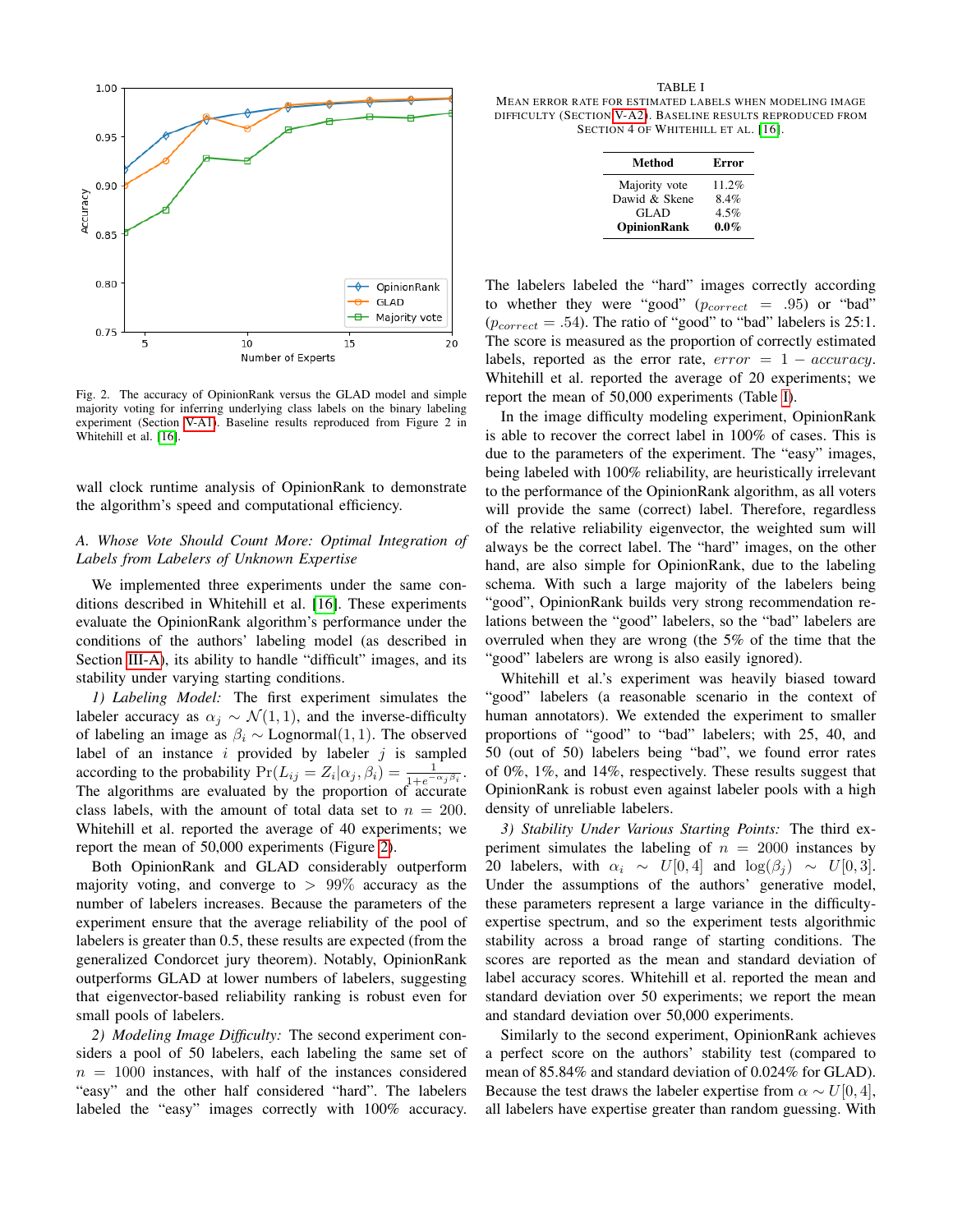

<span id="page-5-3"></span>Fig. 3. Performance of the OpinionRank algorithm in predicting  $z_i \in [0, 1]$ on the data from Section [V-B1,](#page-5-0) compared to majority voting, the EM model of Dawid and Skene [\[14\]](#page-7-12), the GLAD model of Whitehill et al. [\[16\]](#page-7-30), and the model of Welinder et al. [\[28\]](#page-7-18). Baseline results reproduced from Figure 3(c) in Welinder et al. [\[28\]](#page-7-18).

a pool of 20 labelers, OpinionRank is able to consistently discover the *best* labelers, even within this pool of above-average labelers, and extract the correct labels. Notably, it achieves this performance without the computationally costly need to estimate the precise parameters of each labeler. OpinionRank demonstrates that only the *relative* expertise is needed, as long as the Condorcet criterion is obeyed and the average expertise is greater than random chance [\[12\]](#page-7-10).

## *B. The Multidimensional Wisdom of Crowds*

We also implemented two experiments from Welinder et al. [\[28\]](#page-7-18). The first experiment evaluates the OpinionRank algorithm on the authors' proposed label generation model (as described in Section [III-B\)](#page-1-2); the second experiment evaluates OpinionRank on a real-world dataset of human annotations.

<span id="page-5-0"></span>*1) Multidimensional Labeling Model:* We reproduce the conditions of Welinder et al.'s modeling experiment by generating data following the assumptions of the model (as described in Section [III-B\)](#page-1-2). Following the experimental setup in [\[28\]](#page-7-18), we:

- set the number of data instances as  $n = 500$ .
- assign  $w_i = 1$  with probability .99 and  $w_i = -1$  with probability .01, to simulate adversarial annotators.
- draw  $\tau_i \sim \mathcal{N}(0, \sigma = 0.5)$ .
- draw the noise parameter  $\sigma_j \sim \text{Gamma}(1.5, 0.3)$ .
- set the generative parameter  $\theta_z = 0.5$ . This value is different from the  $\theta_z = 0.8$  as reported in [\[28\]](#page-7-18). However, this change was done after examining the code available at the authors' GitHub page<sup>[1](#page-5-1)</sup> and discovering that they have in fact set this parameter to 0.5.

<span id="page-5-1"></span><sup>1</sup>Welinder, P., "Caltech UCSD Binary Annotation Model," Github, 2012. Available at https://github.com/welinder/cubam.

<span id="page-5-4"></span>TABLE II PERCENT CORRECT LABELS ON THE WATERBIRDS DATASET (SECTION [V-B2\)](#page-5-2). PERFORMANCE OF OTHER ALGORITHMS REPRODUCED FROM SECTION 5.2 OF WELINDER ET AL. [\[28\]](#page-7-18).

| Method             | <b>Percent Correct</b> |
|--------------------|------------------------|
| Majority voting    | 68.3%                  |
| <b>GLAD</b>        | 60.4%                  |
| Welinder et al.    | 75.4%                  |
| <b>OpinionRank</b> | 86.7%                  |

Welinder et al. report the average over 40 experiments; we report the mean of 50,000 experiments (Figure [3\)](#page-5-3). The annotation model of Welinder et al. is considerably more complex than that of Whitehill et al. Despite this complexity, OpinionRank achieves accuracy above 94% across all experiments. We note that while all of the algorithms being compared eventually achieve accuracies  $> 96\%$ , OpinionRank strongly outperforms the other algorithms at lower numbers of experts.

<span id="page-5-2"></span>*2) Waterbirds Dataset:* We evaluate OpinionRank on the real-world Waterbirds dataset constructed by the authors. Using Amazon Mechanical Turk, the authors asked 53 human annotators to provide labels on a set of 240 images. The images consisted of 50 photographs each of Mallards, American Black Ducks, Canadian Geese, and Red-necked Grebes, as well as 40 additional images featuring no birds. The annotators provided binary labels according to whether, in their opinion, each image contained a picture of a duck (only Mallards and American Black Ducks are positive classes). Of the 53 annotators, only 25 provided labels for all images; the other 28 annotators omitted between 40 and 200 labels.

On this real-world dataset, OpinionRank predicts the correct label for 86.7% of the images (Table [II\)](#page-5-4). OpinionRank outpaces majority vote at 68.3% accuracy, GLAD at 60.4% accuracy, and the authors' own Bayesian generative model at 75.4% accuracy.

## <span id="page-5-5"></span>*C. Combining Soft Decisions of Several Unreliable Experts*

We reproduced the soft-decision modeling experiment under the same conditions described in Goldberger [\[31\]](#page-7-21). Following Section [III-C,](#page-2-0)  $n = 200$  instances are generated and assigned random labels drawn from a pool of three classes. For each expert  $j$ , its reliability is sampled uniformly on the interval [0.4, 0.7]. After each expert's opinion  $y_{ij}$  is modeled (as described in Section [III-C\)](#page-2-0), opinions are obfuscated by first sampling a multinomial distribution  $U_{ij}$  from the flat Dirichlet distribution, before transforming  $y_{ij}$  into  $U_{ij}$  following

$$
\hat{y} = \arg\max_{a \in A} U_{ij} [(y_{ij} + z - a) \mod |A|], \ \forall a \in A,
$$

where  $z \in A$  is randomly sampled from  $U_{ij}$ . Because OpinionRank requires "hard" labels, we utilized Goldberger's hard-decision process, which takes the argmax of the soft label information over the set of classes, before providing the labels to the algorithm.

Goldberger reports the mean of 100 experiments; we report the mean of 50,000 experiments. As seen in Figure [4,](#page-6-0) Opinion-Rank outperforms the Goldberger's extended EM algorithm by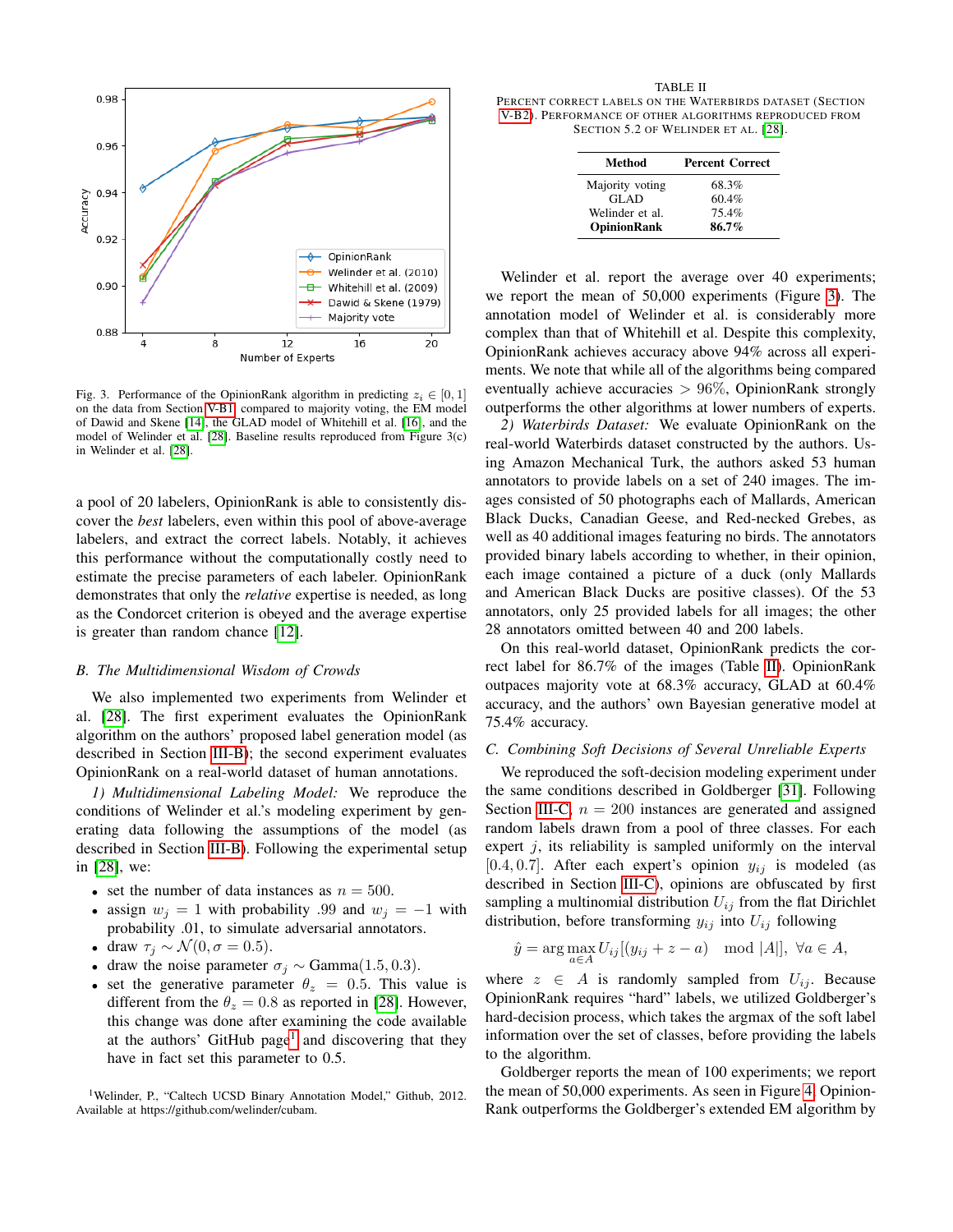

<span id="page-6-0"></span>Fig. 4. Accuracy of the OpinionRank algorithm as a function of the number of experts on the three-class soft opinions problem (Sectio[nV-C\)](#page-5-5) compared to the EM models of Goldberger. soft-EM, soft-maj, hard-EM, and hard-maj results reproduced from Figure 1 in Goldberger [\[31\]](#page-7-21).

a considerable margin, achieving at least 49% accuracy (with only 5 experts), climbing monotonically up to 55% accuracy (with 9 experts).

#### *D. Empirical Runtime Analysis*

We have also performed an empirical study of the wall clock runtime of the OpinionRank algorithm. We parameterized the experiment over s, the number of unreliable label sources (i.e., experts, labelers), and  $n$ , the total number of data instances. We vary s between 1 and 100 sources, and n between 10 and 1000 instances. All experiments were performed on a consumergrade AMD Ryzen 3900X 3.8 GHz 12-core processor with 32 GB of memory. Each experiment occurred on a single processing thread.

We generated an arbitrary  $s \times n$  binary array of randomly generated class membership opinions. This array is passed to the OpinionRank algorithm, and we measure the time required for the algorithm to return its array of weighted class membership scores. We repeated this procedure 100 times for each set of parameters, whose average runtimes are depicted in Figure [5.](#page-6-1) We observe that the runtime of OpinionRank scales linearly with the amount of data, and quadratically with the number of sources. We note that the worst-case runtime, with  $s = 100$  and  $n = 1000$ , is only 16.684 milliseconds. Scaling the amount of data up to 1 million instances only increased the average runtime to 17.712 seconds.

#### VI. CONCLUSIONS AND FUTURE WORK

Label-based supervised and semi-supervised learning requires trust in the veracity of the label information accompanying training datasets. Although crowdsourcing is an attractive and popular method for distributed gathering of such label information, it suffers from the inherent unreliability of individual annotators. We considered the problem of extracting reliable, ground truth labels from ensembles of label sources



<span id="page-6-1"></span>Fig. 5. Wall clock runtime analysis of the OpinionRank algorithm.

with unknown expertise. We provided a brief overview of the three conventional models of learning under unreliable labels, as well as the hand-crafted algorithmic solutions designed for each model. However, we noted that each of these solutions depends strongly on the correct parameterization of the label generation dynamics. To address this drawback, we proposed OpinionRank, a model-free, graph-based spectral method for tackling the problem of unreliable experts, which does not depend on any assumptions about the learning environment. OpinionRank is a very fast, scalable, efficient, and interpretable algorithm that can integrate label information from both human and machine label sources, while remaining robust to sources that may be highly unreliable or even adversarial. We evaluated OpinionRank on each of the settings considered, and found that it performed at least as well as—and often better than—the hand-crafted algorithms across all models of the labeling paradigm. OpinionRank performs remarkably well even across highly complex parameterizations of unreliable label generation, suggesting that complete knowledge of the label generation dynamics is not necessary for obtaining more accurate labels. Furthermore, OpinionRank requires considerably fewer computational resources than the expectationmaximization, Bayesian generative models, or deep neural network approaches proposed in the literature. OpinionRank can be seamlessly incorporated into any supervised or semisupervised learner as a preprocessing step to increase the trust that the learner has for the labels on which it is trained.

To the best of our knowledge, our work is the first attempt to use Perron-Frobenius eigenvector ranking for evaluating relative reliability of unreliable experts. Because the method is well-researched in the context of the PageRank algorithm, we are interested in investigating even more powerful improvements upon this approach, such as the case where a prior is somehow known on a particular ground truth label (such as via querying an oracle). Other intriguing avenues of research include incorporating OpinionRank into more well